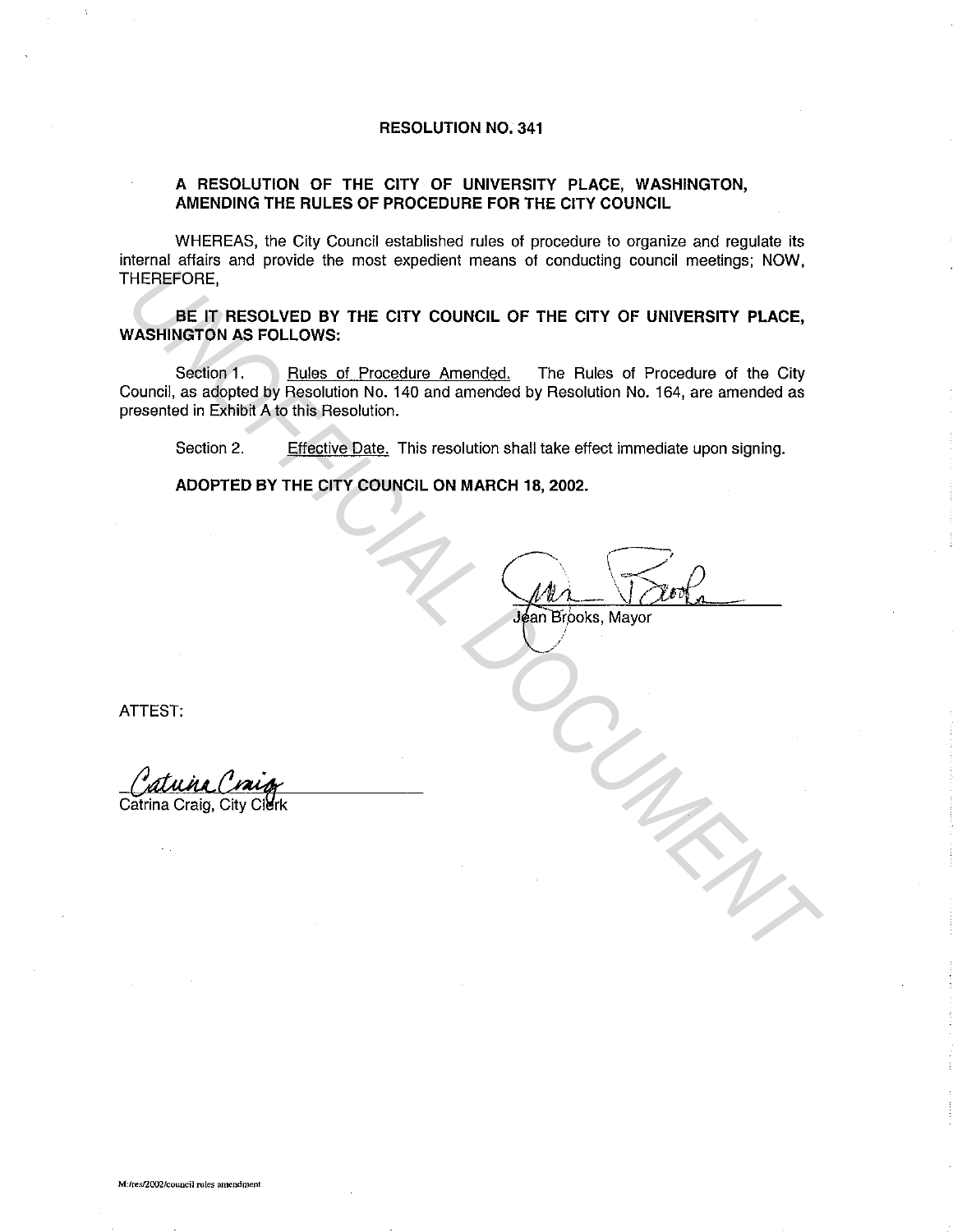### **SECTION 1. GENERAL.**

These rules constitute the official rules of procedure for the University Place City Council. In all decisions arising from points of order which are not covered by these rules, the Council shall be governed by Robert's Rules of Order (newly revised 1990 edition, ninth edition), a copy of which is maintained in the office of the University Place City Clerk. The City Attorney shall decide all questions of interpretations of these rules and other questions of a parliamentary nature which may arise at the Council meeting.

# SECTION 2. **ORGANIZATION.**

A. Swearing in of New Councilmembers. New Councilmembers shall be sworn in by the City Clerk or by a judge appointed to a Federal, State, County or Municipal Court, at the choice of the Councilmember-elect. The swearing in will occur at the first meeting of the City Council held in January following certification of the election.

B. Vacancies of Office. A vacancy of office will occur upon the death or resignation of the incumbent, the incumbent ceasing to be a legally registered voter of the city, the incumbent's conviction of a felony or other offense involving a violation of his or her official oath, and other events as set forth in RCW 42.12.020. If a vacancy should occur, the remaining members of the City Council shall appoint a qualified person to fill the vacant position pursuant to the provisions of 42.12.070 within ninety (90) days of the occurrence of the vacancy. Councilmember appointees under this section shall be sworn in prior to assuming their seat on the Council. City Clerk. The City Attomey shall decide all questions of interpretations of these rules<br>and other questions of a parliamentary nature which may arise at the Council meeting.<br>**SECTION 2.** ORGANIZATION.<br>A... <u>Sweening in o</u>

C. Election of Mayor and Mayor Pro Tern. The Mayor shall serve as the Presiding Officer of the Council. In the temporary absence of the Mayor, the Mayor Pro Tern shall perform the duties and responsibilities of the Mayor with regard to conduct of meetings and emergency business.

The motion to elect the Mayor and the Mayor Pro Tern will be placed on the Agenda of the first regular City Council meeting in January following certification of the election and the Mayor and Mayor Pro Tem will serve in office for a term as specified by Statute.

In the event the Mayor is unable to serve the remainder of the term, due to his or her removal from office as provided in RCW 42.12.010, or his or her resignation as Mayor or from the City Council, or upon his or her death, the Mayor Pro Tern shall serve as Mayor for the remainder of that term and a new Mayor Pro Tern shall be elected.

In the event the Mayor Pro Tem is unable to serve the remainder of the term, a new Mayor Pro Tern shall be elected at the next regular meeting.

1. Nomination Procedure. No one Councilmember may nominate more than one person for a given office until every member wishing to nominate a candidate has an opportunity to do so. Nominations do **not** require a second vote. The Chair will repeat each nomination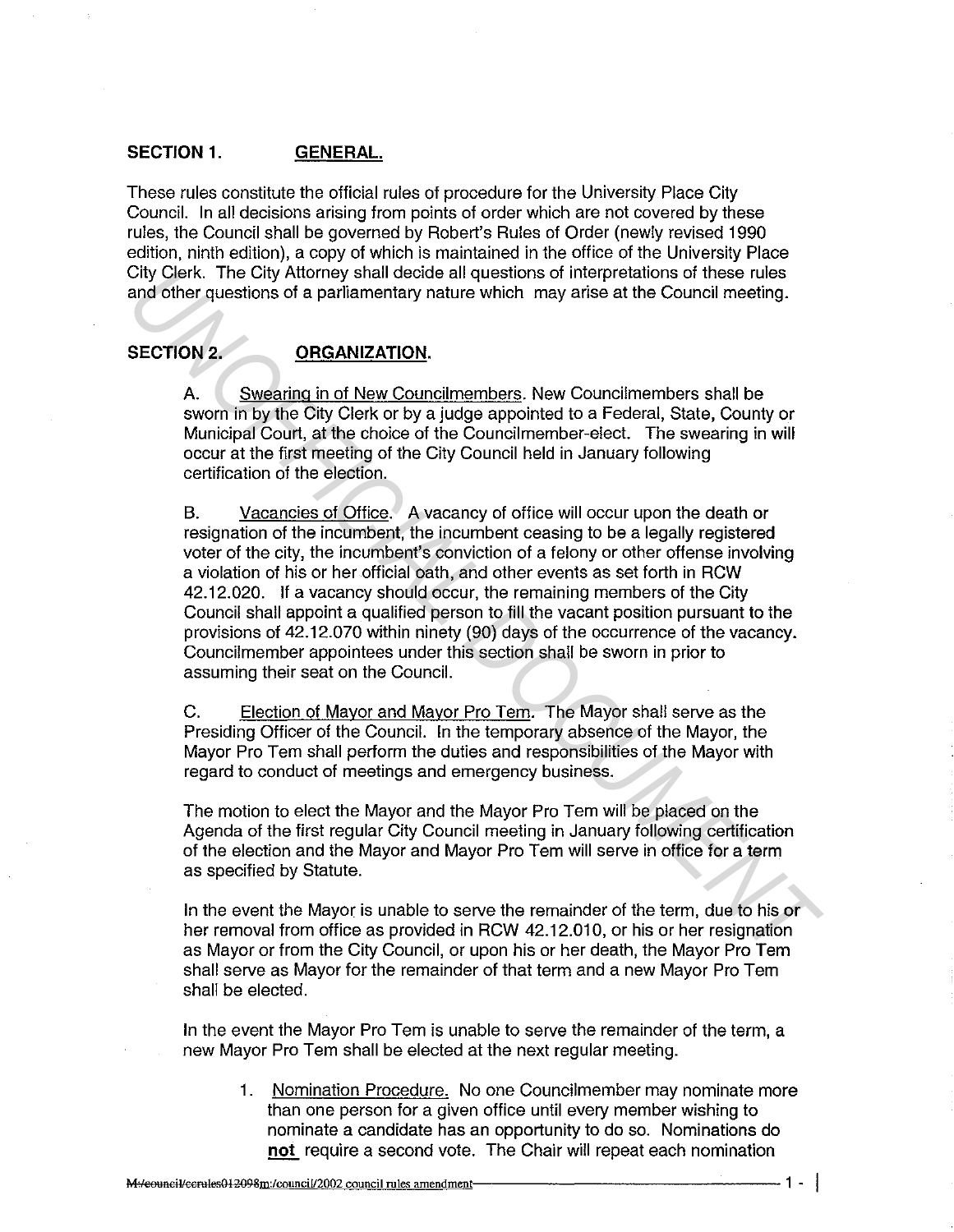until all nominations have been made. When it appears that no one else wishes to make any further nominations, the chair will ask again for further nominations and if there are none the Chair will declare the nominations closed. A motion to close the nominations is **not**  necessary.

- 2. Voting Procedure. After nominations have been closed, voting for Mayor takes place in the order nominations were made. Councilmembers will be asked for a raise of hands. As soon as one of the nominees receives a majority vote (four votes), then the Chair will declare the nominee elected. No votes will be taken on the remaining nominees. A tie vote results in a failed nomination. If none of the nominees receive a majority vote, the Chair will call for nominations again and repeat the process until a single candidates receives a majority vote before the Office of Mayor Pro Tern is opened for nominations. Mayor takes place in the order nominations were made.<br> **Vauncimembers** will be asked for a raise of hands. As soon as one<br>
of the nomines recoives a majority vote (for votes), then the Chair<br>
will declare the nomine electe
	- D. Quorum. At all Council Meetings, a majority of the Council (four members) shall constitute a quorum for the transaction of business.
	- E. Voting. The votes during all Council Meetings shall be conducted as follows:
		- 1. Unless otherwise provided for by statue, ordinance, or resolution, all votes shall be taken by voice, except that at the request of any Councilmember, a random roll call vote may be taken by the Clerk. A vote by open ballot may be taken, pursuant to a two-thirds vote, without debate, of the full Council. The City Clerk will conduct the ballot vote, providing a ballot to each Councilmember, and announcing for the record each Councilmember's vote.
		- 2. In case of a tie vote on any motion, the motion shall be considered lost.
		- 3. Each Councilmember shall vote on all questions put to the Council, unless a conflict of interest or an appearance of fairness question under state law is present. Failure to vote shall be deemed to be an affirmative vote. Councilmembers may submit written comments for the record on an issue that will be voted on in their absence.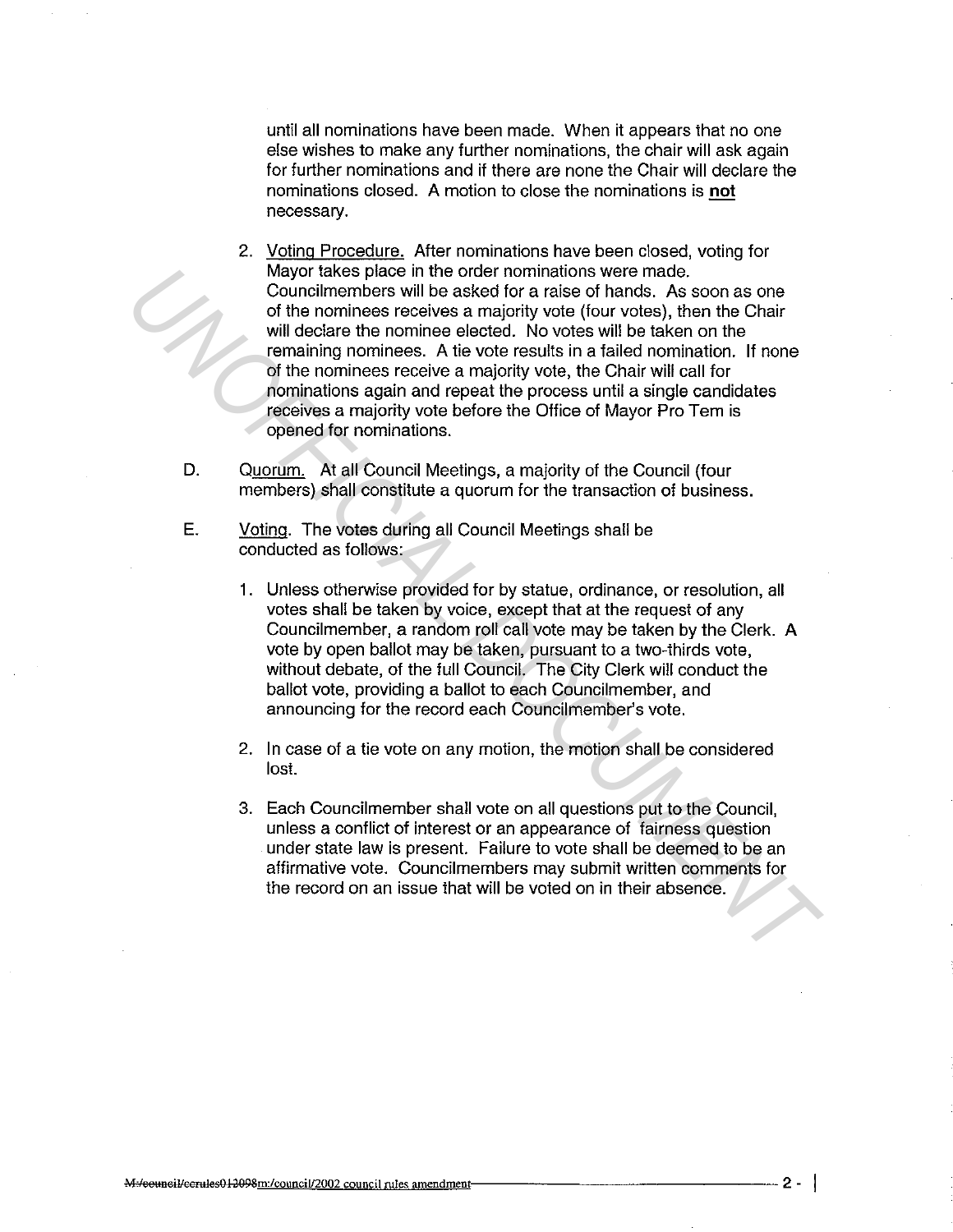## F. Attendance. Excused Absences.

- 1. Absences. Members of the Council may be excused from attending a City Council meeting by contacting the Mayor prior to the meeting and stating the reason for his or her inability to attend. If the member is unable to contact the Mayor, the member shall contact the City Manager or Clerk, who shall convey the message to the Mayor. Following roll call, the Presiding Officer shall inform the Council of the member's excused absence. Councilmembers who do not follow the above process, will be considered unexcused and it shall be so noted in the minutes.
- Late Arrivals. Members of the Council who anticipate a late arrival to a City Council meeting should contact the Mayor prior to the meeting and state the reason for the expected late arrival. If the member is unable to contact the Mayor, the member shall contact the City Manager or Clerk, who shall convey the message to the Mayor. Councilmembers who do not follow the above process and are not in attendance at the time of roll call, will be considered as an unexcused tardy. Three unexcused tardies will constitute one unexcused absence. Councilmembers who are not in attendance within one hour of roll-call, and have not followed the above process, will be considered as an unexcused absence. Arrival times of Councilmembers will be noted in the minutes. **Example Tollar and Presenting Clincer shall inform the Council of the the control of the control of the couple the method of the control of the control of the control of the matter of the Council method and the matter of** 
	- 3. Unexcused Absences. Pursuant to RCW 35A.12.060, a council position shall become vacant if the Councilmember fails to attend three consecutive regular meetings of the council without being excused.
	- G. General Decorum.
		- 1. While the Council is in session, the members must preserve order and decorum, and a member shall neither, by conversation or otherwise, delay or interrupt the proceedings or the peace of the Council, nor disrupt any member while speaking nor refuse to obey the orders of the Council or the Mayor, except as otherwise provided in these Rules.
		- 2. Any person making personal or slanderous remarks or who becomes disorderly while addressing the Council or while in the Council Chamber while the Council is in session, shall be asked to leave by the Presiding Officer.
	- H. Confidentiality.
		- 1. Councilmembers shall keep confidential all written materials and verbal information provided to them during Executive Sessions, to ensure that the City's position is not compromised. Confidentiality also includes information provided to Councilmembers outside of Executive Sessions when the information is considered to be exempt

M:/council/ccrules012098m:/council/2002 council rules amendment-

 $3 - 1$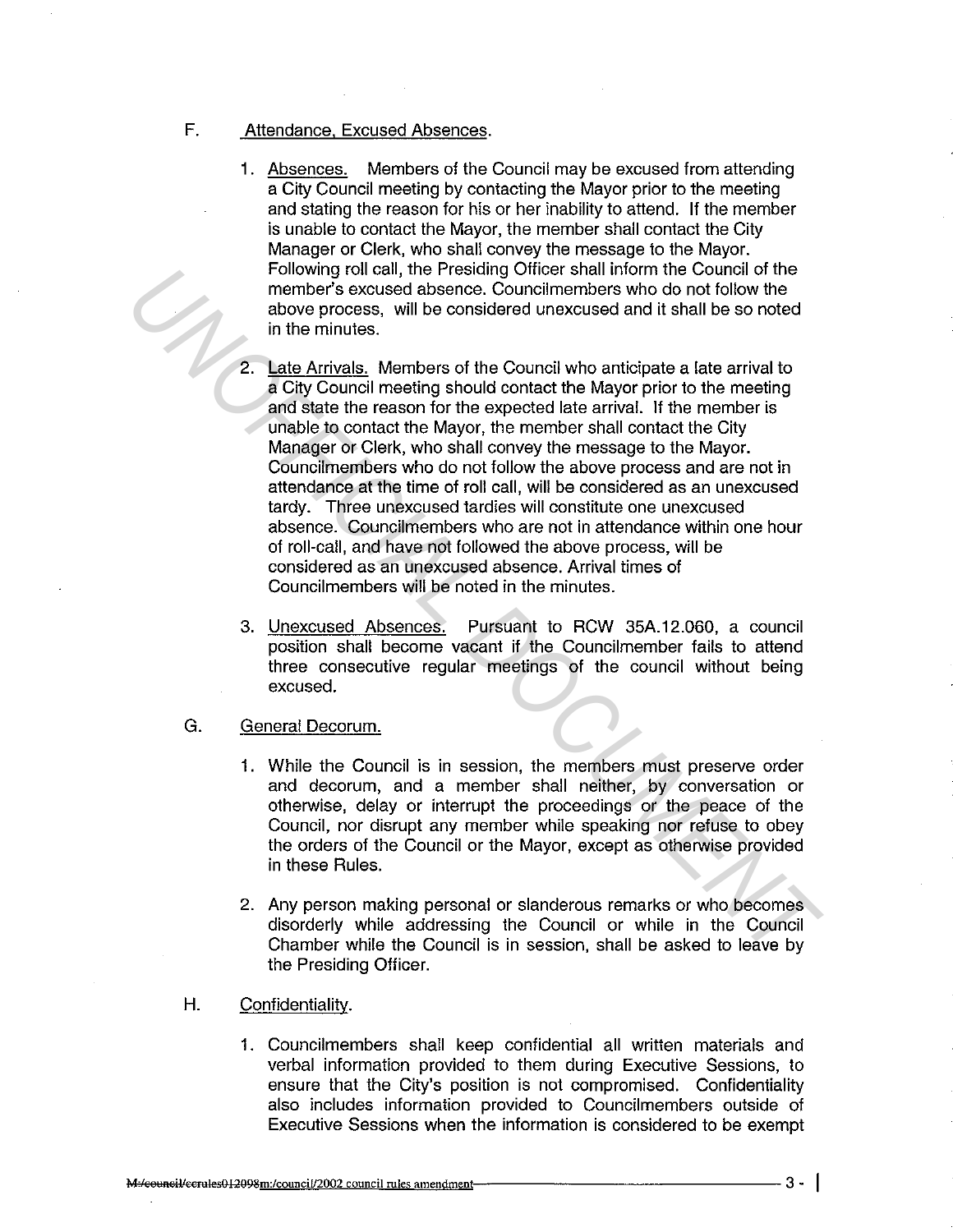from disclosure under the Revised Code of Washington or under Public Disclosure Ordinance adopted by the Council.

- 2. If the Council, after Executive Session, has provided direction or consensus to City staff on proposed terms and conditions for any confidential or privileged issue, all contact with any other party shall be made by the designated City staff representative handling the issue. Councilmembers should consult with the City Manager and/or City Attorney prior to discussing such information with anyone other than other Councilmembers, the City Attorney or City staff designated by the City Manager. Any Councilmember having any contact or discussion with any person other than those listed above on any such confidential or privileged issue shall make full disclosure to the City Manager and Council in a timely manner. **ESSAID CONSTRANT CONSTRANT CONSTRANT CONSTRANT CONSTRANT CONSTRANT CONSTRANT CONSTRANT CONSTRANT CONSTRANT CONSTRANT CONSTRANT CONSTRANT CONSTRANT CONSTRANT CONSTRANT CONSTRANT CONSTRANT CONSTRANT CONSTRANT CONSTRANT CONS** 
	- I. City Clerk. The Clerk or an authorized Deputy Clerk shall attend all Council Meetings. If the Clerk and the Deputy Clerk are absent from any Council Meeting, the City Manager shall appoint a Clerk Pro Tempore for that meeting only.
	- J. Attendance of Officers or Employees. Any City officer or employee shall have the duty when requested by the City Manager to attend Council Meetings and shall remain for such time as the City Manager may direct.

### **SECTION 3. OFFICERS.**

- A. Presiding Officers. The Mayor, or in his or her absence, the Mayor Pro Tern, shall be the Presiding Officer of the Council. In the absence of both the Mayor and the Mayor Pro Tem, the Council shall appoint one of the members of the Council to act as a temporary Presiding Officer.
- B. Presiding Officer's Duties. It shall be the duty of the Presiding Officer to:
	- 1. Call the meeting to order
	- 2. Keep the meeting to its order of business
	- 3. Control discussion in an orderly manner

a. Every Councilmember who wishes an opportunity to speak must be recognized by the chair.

b. Permit audience participation at the appropriate times.

c. Require all speakers to speak to the question and to observe the rules of order.

4. State each motion before it is discussed and before it is voted upon.

 $4 - 1$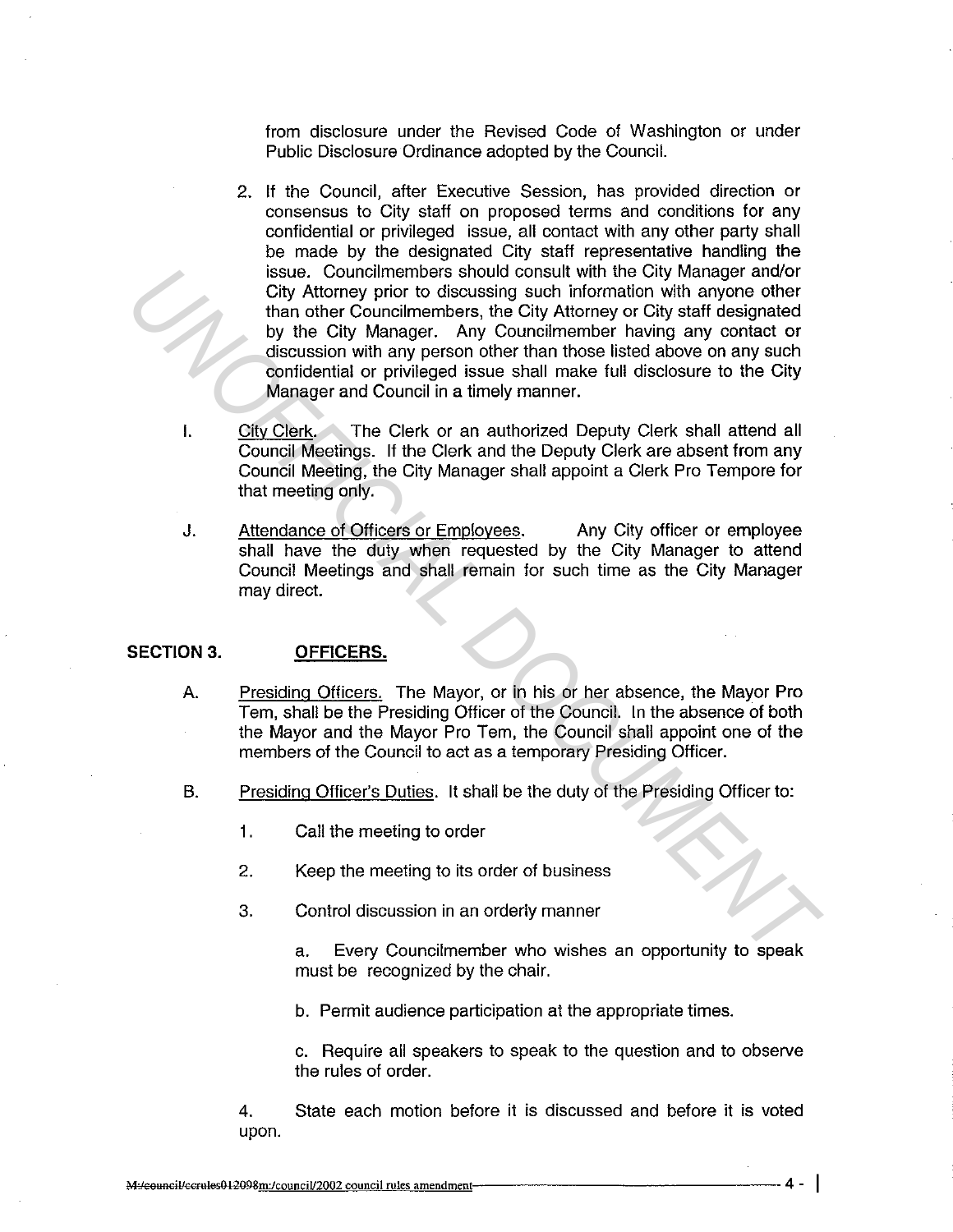- 5. Put motions to a vote and announce the outcome.
- C. Presiding Officer. Question or Order. The Presiding Officer shall decide all questions of order, subject to the right of appeal to the Council by any member.
- D. Presiding Officer, Participation. The Presiding Officer may at his or her discretion call the Mayor Pro Tern or, in his or her absence, any member to take the chair so the Presiding Officer may make a motion or for other good cause yield the Chair.
- E. Request for Written Motions. Motions shall be reduced to writing when required by the Presiding Officer of the Council or any member of the Council. All resolutions and ordinances shall be in writing.

# **SECTION 4. DUTIES AND PRIVILEGES OF COUNCILMEMBERS.**

- A. Forms of Address. The Mayor shall be addressed as "Mayor (surname)." "Your Honor," or Mr./Madam Mayor. Members of the Council shall be addressed according to their preference as "Councilmember (surname)," "Councilor (surname)," or Mr./Mrs./ Miss/ Ms. (surname). First names shall not be used in the Council Chamber. discretion call the Mayor Pro Tem of, in this of the than the discretion, any member<br> **E.** Preguest for Written Motions, Motions shall be reduced to writing when<br> **Figures for Written Motions**, Motions shall be reduced to
	- B. Seating Arrangement at Regular Meetings. The Mayor shall sit at the center of the Council, and the Mayor Pro Tern shall sit at the right hand of the Mayor. Other Councilmembers are to be seated in a manner acceptable to Council. If there is a dispute, seating shall be in position order.
	- C. Dissents and Protests. Any Councilmember shall have the right to express dissent from or protest against any ordinance or resolution of the Council and have the reason therefore entered in the minutes.

## **SECTION 5. CITY ADVISORY COMMITTEES**

The City of University Place's Commissions, Ceommittees, and Itask fforces provide an invaluable service to the City. Their advice on a wide variety of subjects aids the Council in the decision-making process. Effective citizen participation is an invaluable tool for local government.

All City Advisory Committees are advisory to the City Council and are not authorized to take independent action representing the Ceity with other agencies or bodies.

A. Establishment of Advisorv Bodies. These advisory bodies will be established by City Resolution or Ordinance, if required by state statute. The enacting resolution will set forth the size of each advisory group, which will be related to its duties and responsibilities; the term of office of  $\parallel$ its members; a statement of its purpose and function; and time lines, if relevant to the scope of work.

 $5 - 1$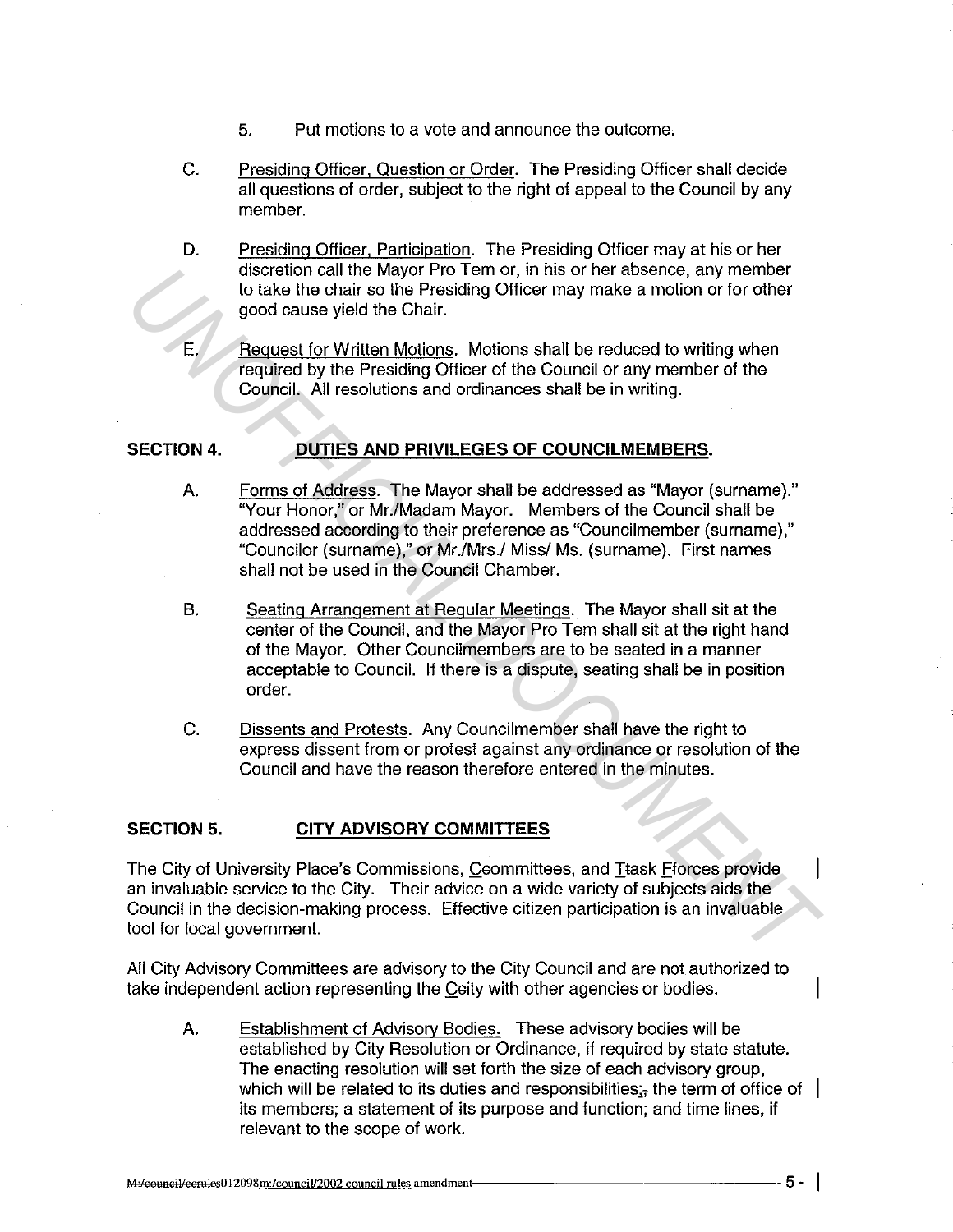The Council may dissolve any advisory body that, in their opinion, has completed its working function or for any other reason.

B. Appointments to Advisory Bodies. Vacancies may be advertised so that any interested citizen may submit an application. Applicants are urged to be citizens of the City of University Place, but applications from residents living outside of the corporate boundaries may be considered if authorized by the resolution or ordinance establishing the advisory body.

Appointments to advisory bodies will be made by the City Council during a regularly scheduled meeting.

Newly appointed members will receive a briefing by the Commission, Committee, or Task Force Chairperson and/or City staff regarding duties and responsibilities of the members of the advisory body.

Appointees to advisory bodies may be removed prior to the expiration of their term of office by a majority vote of the City Council.

C. Conduct of Business. The advisory body will normally adopt rules for transaction of business, and will determine the number of meetings necessary for the business needs of the advisory group, unless otherwise established in the enacting resolution or ordinance. All meetings are subject to the public meetings laws of the State of Washington and City Ordinance. aturiorized by the resolution or ordinance establishing the advisory body.<br>
4 regularly scheduled meither,<br> **Committee, or Task Force Chaligres and Core Chaligres**<br> **Committee, or Task Force Chaligres and Core Chaligres**<br>

## **SECTION 6. COUNCIL COMMITTEES/APPOINTMENTS**

Council committees are policy review and discussion arms of the City Council. Committees may study issues and develop recommendations for consideration by the City Council. Committees may not take binding action on behalf of the City.

The City Council may meet for study or special project purposes as a Committee of the Whole or may establish Council subcommittees with three or fewer members.

Council Committee structure shall be as determined by the City Council in January of each year and may include:

- A. Council Committee of the Whole (Seven Councilmembers)
- B. Council Committees Standing Committees established for special purposes, tasks, or timeframes (four or more Councilmembers)
- C. Subcommittees of the City Council Ad hoc and informal working or study group (three or fewer Councilmembers)
- D. Councilmember appointments to task teams or City advisory boards, commissions and committees (three or fewer Council members)

E. Liaison/Representative Appointments - to other advisory bodies or groups.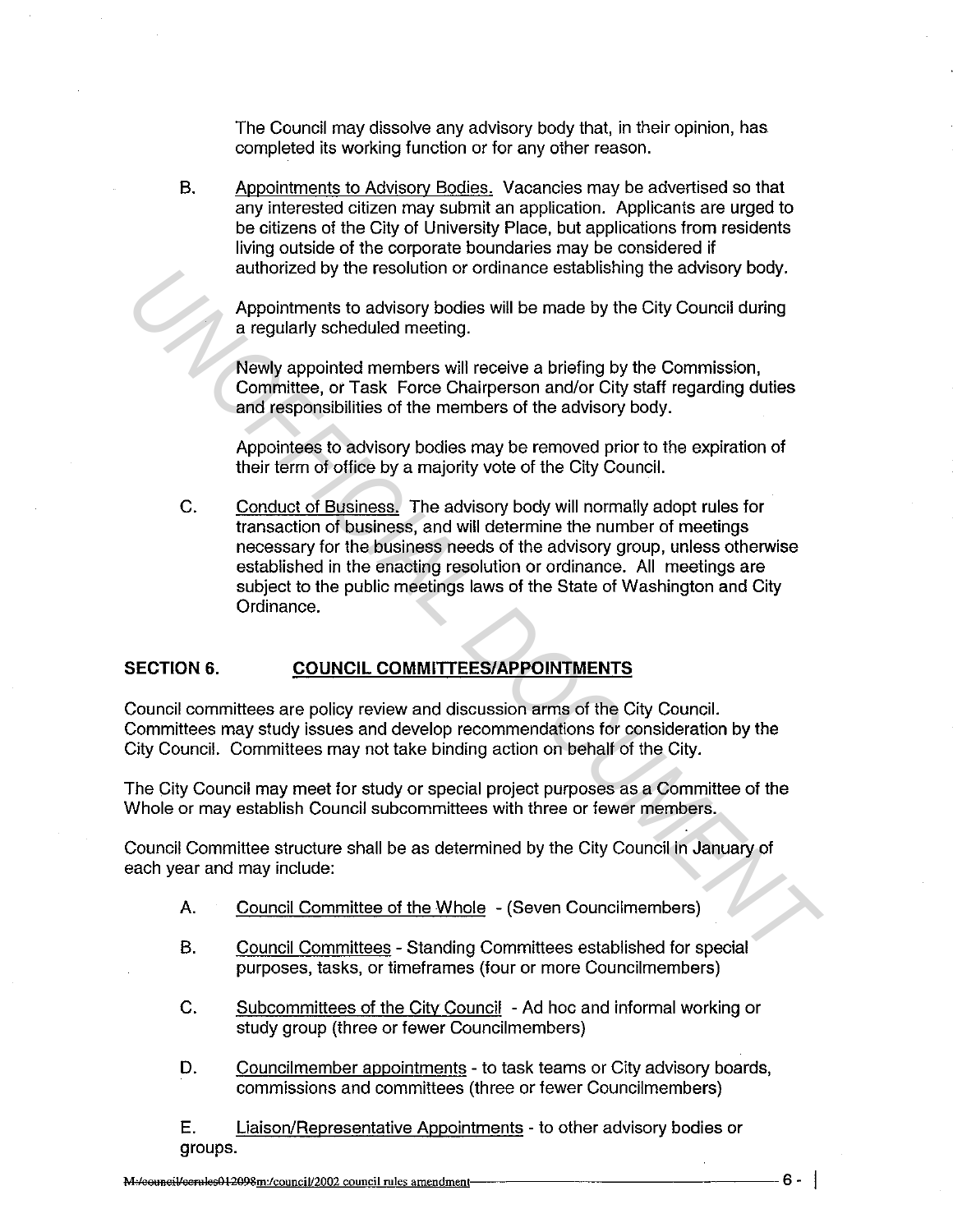### **SECTION** 7. **MEETINGS.**

All Council Meetings shall comply with the requirements of the Open Meetings Act (RCW Section 42.30). All Regular Meetings, Special Meetings and Study Sessions of the Council shall be open to the public.

The City Manager, or his or her designee, shall attend all meetings of the City Council including Regular meetings, special meetings, study sessions, and executive session, except if Council meets in Executive Session with the City Attorney on matters of potential conflict for the City Manager.

- A. Regular Meetings. The Council shall hold Regular Meetings on the first and third Monday of each month. The Regular Meeting will begin at 7:00 p.m., unless an Executive Session is scheduled at the beginning of the agenda; if so, the meeting shall begin at 6:30 p.m. Should any meeting occur on a legal holiday, the meeting shall be held at the same hour and place on the following Tuesday.
- B. Study Sessions. The Council shall hold Study Sessions on the second Monday of each month between 7:00 p.m. and 10:00 p.m. Should any meeting date occur on a legal holiday, the meeting shall be canceled. Study Sessions will be informal meetings for the purpose of reviewing: the up-coming Regular Meeting preliminary agenda; forthcoming programs and future Council agenda items; progress on current programs or projects; or other information the City Manager feels is appropriate. Final action will not be taken on Study Session agenda items. The City Manager, or his or her designee, shall attend all meetings of the City Council<br>
including Regular meetings, special meetings, study sessions, and executive session,<br>
including Regular meetings, special meetings, s
	- C. Special Meetings. Special Meetings may be held by the Council subject to notice requirements prescribed by State law. Special Meetings may be called by the Mayor, Mayor Pro Tem, or any three members of the City Council by written notice delivered to each member of the Council at least twenty-four hours before the time specified for the proposed meeting. The notice of such Special Meetings shall state the subjects to be considered, and no subject other than those specified in the notice shall be considered.
	- D. Special Meetings Fifth Monday. A special meeting may be held on the fifth Monday of the month if requested, as set forth in 7.C, only upon advance notification of the entire Council of the need for the meeting and upon approval of a majority of Council.
	- E. Executive Sessions. The Council may hold Executive Sessions from which the public may be excluded, for those purposes set forth in Chapter 42.30.110 RCW for the following purposes:
		- 1. Matters affecting national security;
		- 2. To consider the selection of a site or the acquisition of real estate;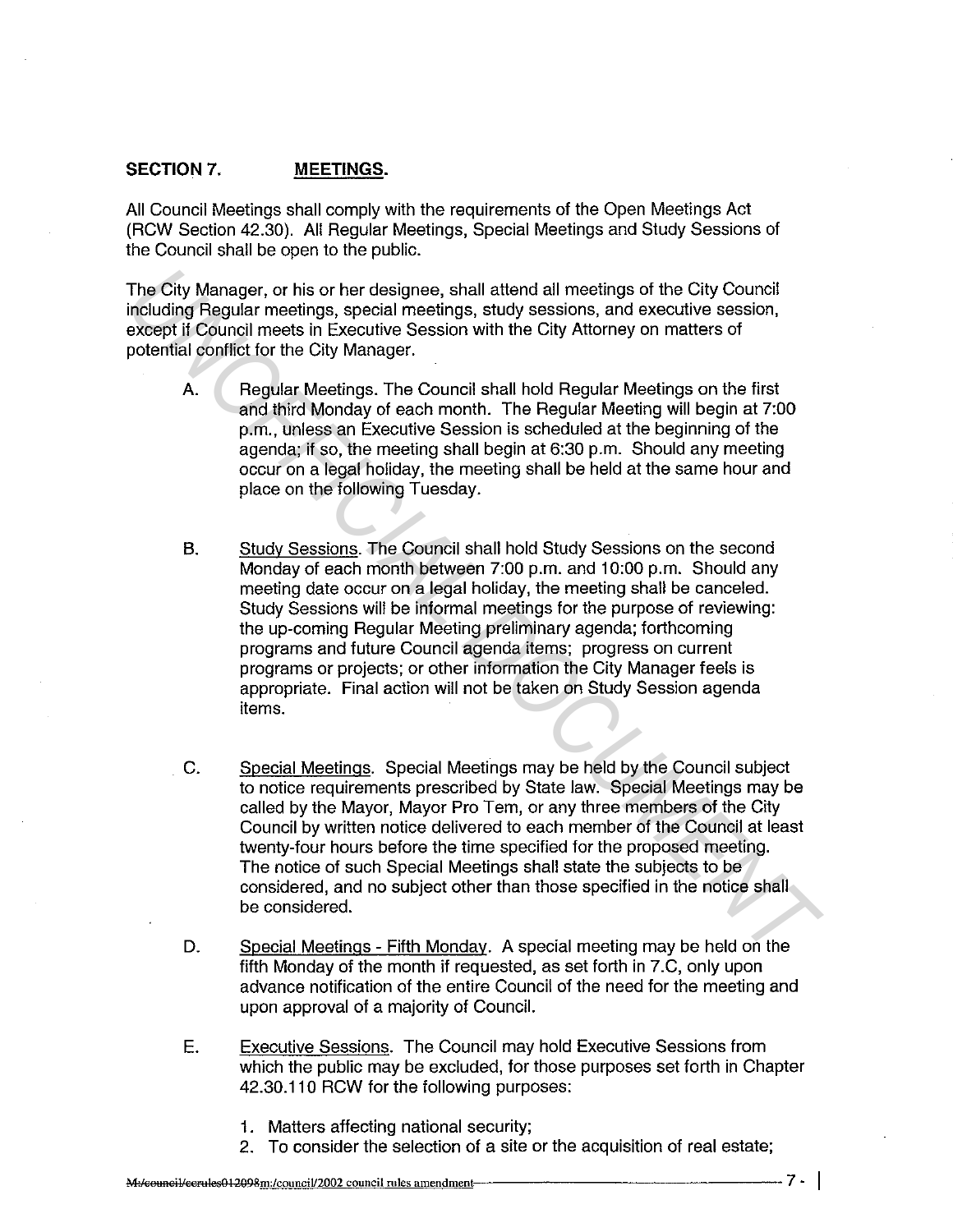- 3. To consider the minimum price at which real estate will be offered for sale or lease;
- 4. To review negotiations on the performance of publicly bid contracts;
- 5. To consider, in the case of an export trading company, financial and commercial information supplied by private persons to the export trading company;
- 6. To receive and evaluate complaints or charges brought against a public officer or employee;
- 7. To evaluate the qualifications of an applicant for public employment or review the performance of a public employee;
- 8. To evaluate the qualifications of a candidate for appointment to elective office; and,
- 9. To discuss with legal counsel matters relating to enforcement actions, or to discuss litigation or potential litigation;

Before convening an Executive Session, the Presiding Officer shall announce the purpose of the Session and the anticipated time when the Session will be concluded. Should the Session require more time, a public announcement shall be made that the Session is being extended. No formal action or decision of the Council may be taken in Executive Session.

- F. Emergency Meetings. If at any time there is a need for expedited action by the City Council to meet an emergency situation, the Mayor, or **in** the absence of the Mayor, the Mayor Pro Tem or any three members of Council, may call an emergency meeting at a place and time as necessary, and the noticing requirements of Chapter 42, RCW, or City ordinance or rule, may be waived.
- G. Adjournment. Regular and Special Council Meetings shall adjourn at 10:00 p.m.; Study Sessions shall adjourn at 10:00 p.m. The adjournment times established hereunder may be extended to a later time certain upon approval of a motion by a majority of the Council. During regular and special meetings, any Councilmember may call for a "Point of Order" at 9:30 p.m. to review agenda priorities. **Public officers or employees**<br> **UNOFFICIAL TO evaluate the qualifications of an applicant for public employment<br>
8. To evaluate the qualifications of a candidate for appointment to<br>
8. To evaluate the qualifications of a** 
	- **H.** Meeting Place. Council Meetings will be a time and place as Council directs, except that Regular and/or Special meetings shall always be held within the boundaries of the City
	- I. Public Notice. The City shall comply with the provisions of RCW 35A.12.160.

## **SECTION 8. COUNCIL ORDER OF BUSINESS.**

A. Order of Business for Regular Meetings. The order of business for each Regular Meeting shall be as follows:

Regular Session (7:00 - 10:00 p.m.)\*

- 1. Call to Order
- 2. Executive Session (as necessary)
- 3. Roll Call, Flag Salute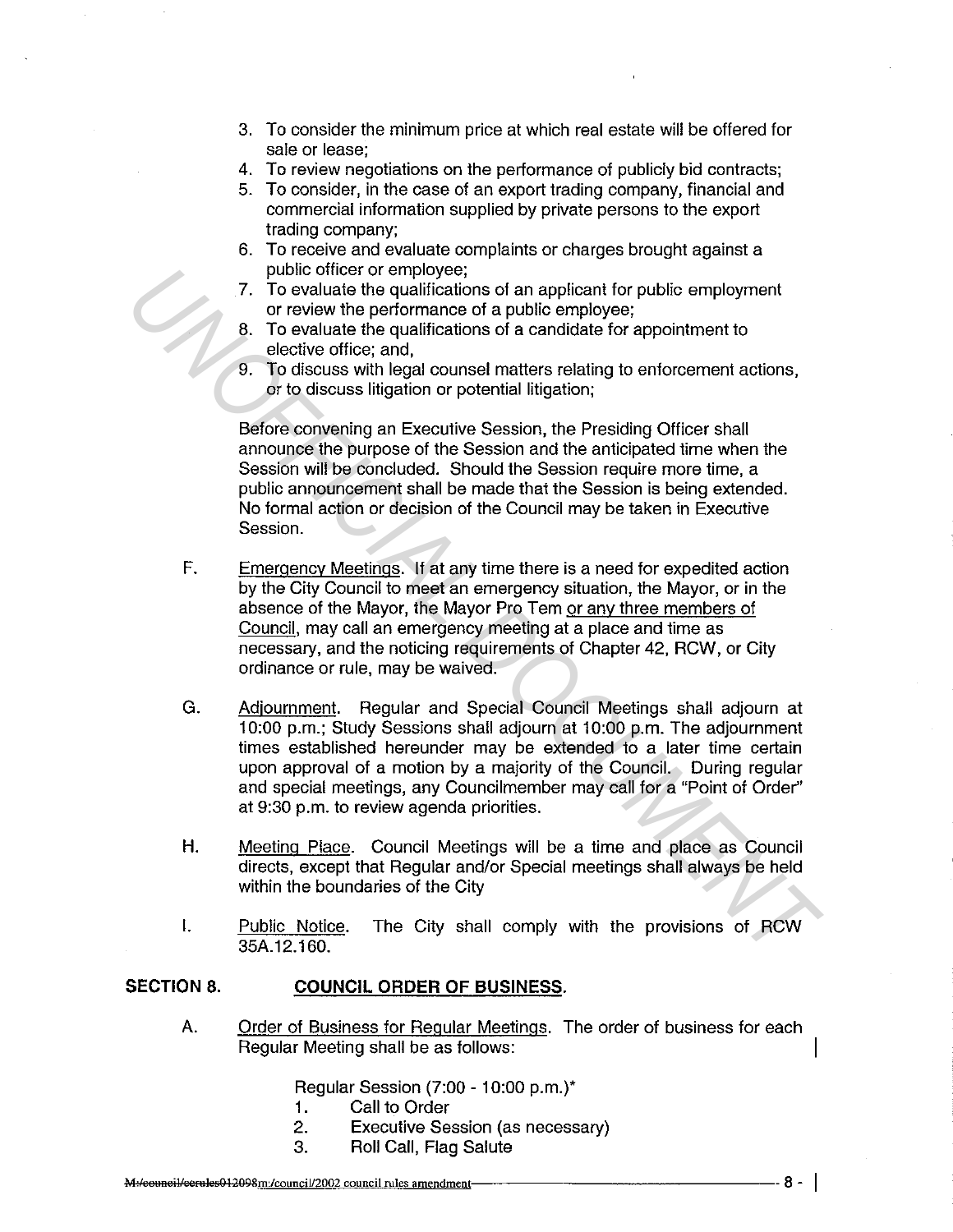- 4. Approval of Minutes of Previous Meeting
- 5. Approval of Agenda
- 6. Commendations/Presentations<br>7. Public Comments
- Public Comments
- 8. Council Comments/Council Committee Reports
- 9. Consent Calendar and Approval of Payroll/Claims
- 10. Public Hearing
- 11. Ordinances, Resolutions and Motions
- 12. Council Considerations
- 13. Report of City Manager
- 14. Report of Mayor<br>15. Public Comment
	- Public Comments
- 16. Executive Session (as necessary)
- 17. Adjournment

\*If an Executive Session is scheduled at the beginning of the agenda, the meeting will begin at 6:30 p.m.

B. Order of Business for Study Sessions. The order of business for each Study Session is as follows:

Study Session (7:00 - 10:00 p.m.)

- 1. Study items
- 2. Council discussion of upcoming preliminary agenda ' items
- 3. Council Comments
- 4. Council Committee Reports
- 5 Executive Session
- C. Council Agenda. When necessary, the Mayor or other Councilmember, with the consent of the Council, may change the order of business. No legislative item not on the agenda shall be voted upon; a motion to suspend the rules would be necessary in order to vote on a legislative item not on the agenda. 11. Crotinances, Resolutions and Mottons<br>
12. Council Considerations<br>
14. Report of Mayor<br>
15. Evecutive Session (as necessary)<br>
17. Adjournment<br>
16. Executive Session (as necessary)<br>
17. Adjournment<br>
16. Executive Session

#### **SECTION 9. CONDUCT OF BUSINESS**

- **A.** Motions: Business is brought before the council by motions, which constitute a formal procedure for taking actions. To make a motion, a member must first be recognized by the presiding officer. After the member has made a motion (and after the motion is seconded if required) the chair must then restate it or rule it out of order, then call for discussion.
- B. Staff Input. During regular or special meetings of the Council, the presiding officer will call for a staff report on business items as the agenda is considered and before a motion is entertained by the presiding officer. Once a motion is pending, debate is limited to Councilmembers; additional staff input will be limited to providing clarification on issues if requested by a Councilmember.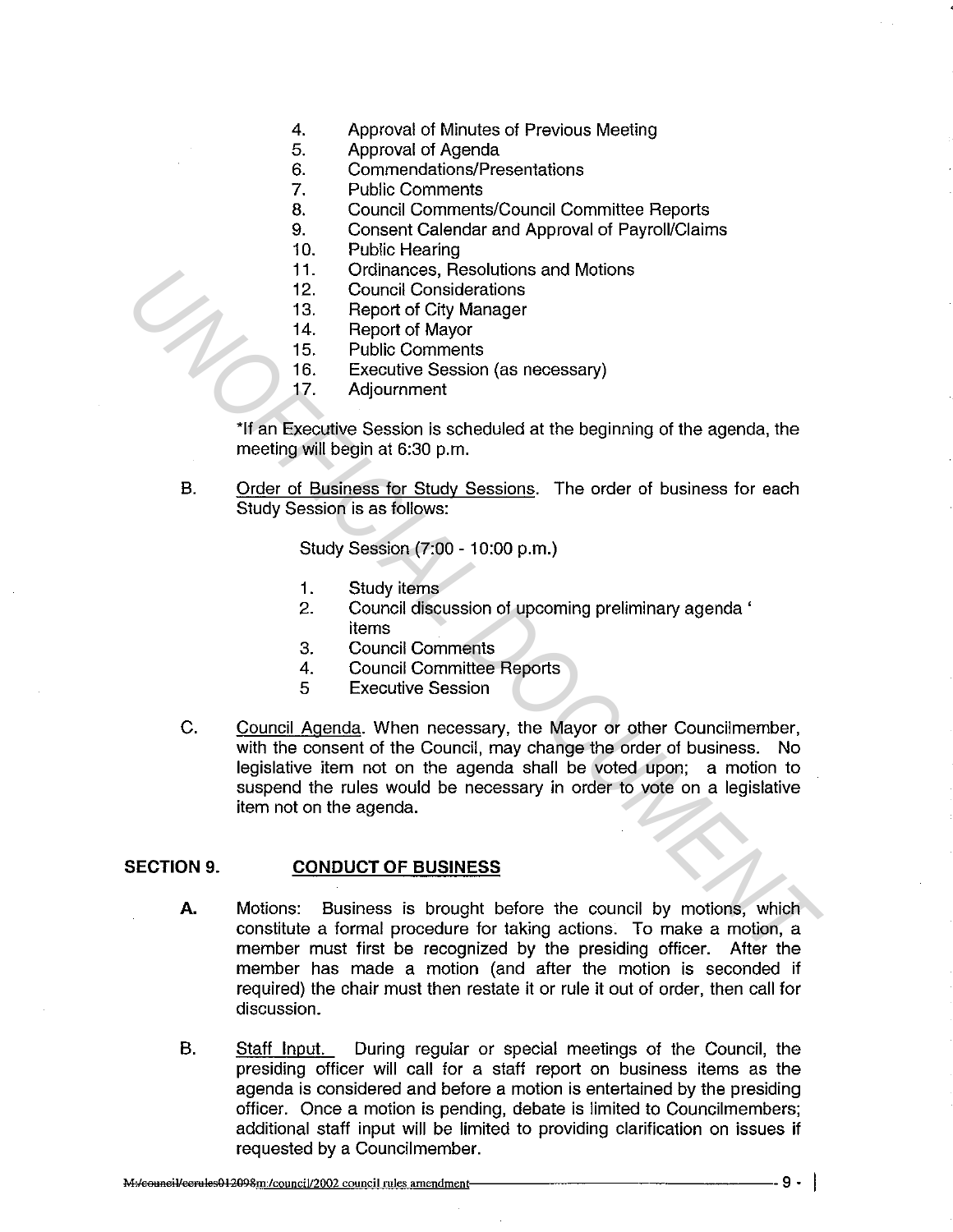C. Reconsideration. A motion to reconsider is in order during the meeting after a motion has been acted upon either at the same meeting or at the next regular or special meeting of the Council. It must be made by a member who voted on the prevailing side, i.e., if a motion fails to pass, reconsideration must be moved by one who voted against the motion. It is debatable and requires a majority vote.

## **SECTION** 10. **PUBLIC TESTIMONY.**

## A. Public Comment

During Regular or Special Meetings of the Council, public comments will be invited during the Public Comment portion of the agenda. The public is also invited to provide written comment on any non-quasi-judicial or legislative matter. It is encouraged that such written comments be filed with the clerk by 1:00 p.m. of the Wednesday preceding the Regular Meeting. If written comments are given at the meeting, the presenter should provide eleven copies for the Council and staff. **EXECTION 10. PUBLIC TESTIMONY.**<br> **A** Public Comment by the Public Comments will be invited during the Public Comments of the Council, public comments will be is more than the public Comment portion of the agenda. The pu

In addition, public oral testimony may be taken on other non-quasijudicial or legislative matters as they arise during the course of the meeting agenda. However, once a motion is pending, debate is limited to Councilmembers and no further public comment will be taken, unless a Councilmember requests further testimony.

Public comments should be limited to no more than four minutes per person.

The Council may more informally take public comments at a Study Session, when appropriate and practical. In addition, individuals may petition to appear on the agenda of a future Study Session to address the Council on specific issues or requests. Such petitions should be directed to the City Clerk or the City Manager for scheduling up to 15 minutes on a future Study Session Agenda as time allows.

- B. Identification of Speakers. Persons testifying shall identify themselves for the record as to name, address and organization.
- C. Instructions for Speakers. An instruction notice and/or sign up sheet will be provided at the entrance to the Council chambers. Speakers will be advised by the Mayor that their testimony is being recorded. Persons testifying should address their comments to the City Council, not the audience.
- D. Addressing Council Outside of a Public Hearing or Public Comments. No person shall be allowed to address the Council while it is in session without the recognition of the Presiding Officer.

## **SECTION 11. CONSENT CALENDAR.**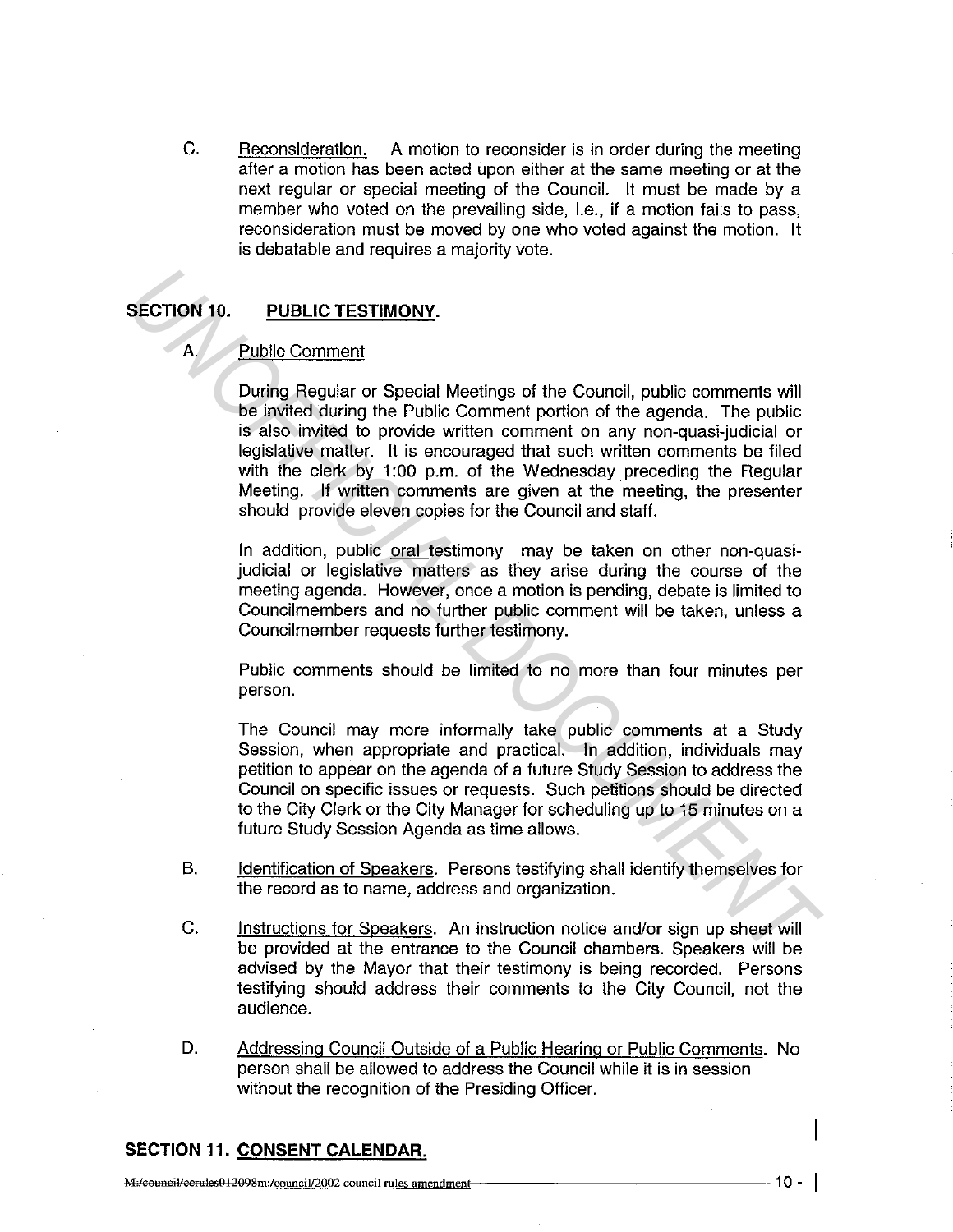A. The City Manager in consultation with the Presiding Officer, shall place matters on the Consent Calendar which: (a) have been previously discussed or policies set by the Council, or (b) based on the information. delivered to members of the Council, by the administration, can be reviewed by a Councilmember without further explanation, or (c) are so routine or technical in nature that passage is likely.

B. The motion to adopt the Consent Calendar shall be non-debatable and have the effect of moving to adopt all items on the Consent Calendar. Since adoption of any item on the Consent Calendar implies unanimous consent, any member of the Council shall have the right to remove any item from the Consent Calendar. If any matter is withdrawn, the Presiding Officer shall place the item at an appropriate place on the agenda for deliberation at the current or future Council Meeting. **Example 10** and the Consent Calendar shall be non-debatable and<br>there existed of moving to adopt all thems on the Consent Calendar.<br>Some adoption of any item on the Consent Calendar implies unanimous<br>consent, any member o

#### **SECTION** 12. **PUBLIC HEARINGS.**

The Public Hearing is a formal opportunity for citizens to give their views for consideration in the legislative or policy-decision-making process. In addition, public hearings are required on quasi-judicial actions which determine the legal rights, duties, or privileges of specific parties. The following rules shall be observed during public hearings:

- A. Legislative/Information Gathering Public Hearing;
	- 1. Open Public Hearing The Mayor will open the public hearing.
	- 2. Staff Presentation For an initial presentation of background information from a City Department, a City Board, Commission, or Committee, or an organization such as the Fire District, the Library District, or the School District, no more than 20 minutes will be allowed, unless otherwise authorized by the Presiding Officer.
	- 3. Citizen Comments Comments will be limited to four minutes from individuals or from persons speaking as a representative of an organization, club, or group. The Presiding Officer may allow additional time for receipt of written testimony, when needed.
	- 4. Staff Comments Additional staff comments may be requested by Council following citizen comments.
	- 5. Close Public Hearing At the conclusion of Citizen or Staff Comments, the Presiding Officer will close the public hearing.
	- 6. Council Deliberation.
	- 7. Council Action.
	- 8. Timekeeper. The City Clerk shall be the timekeeper..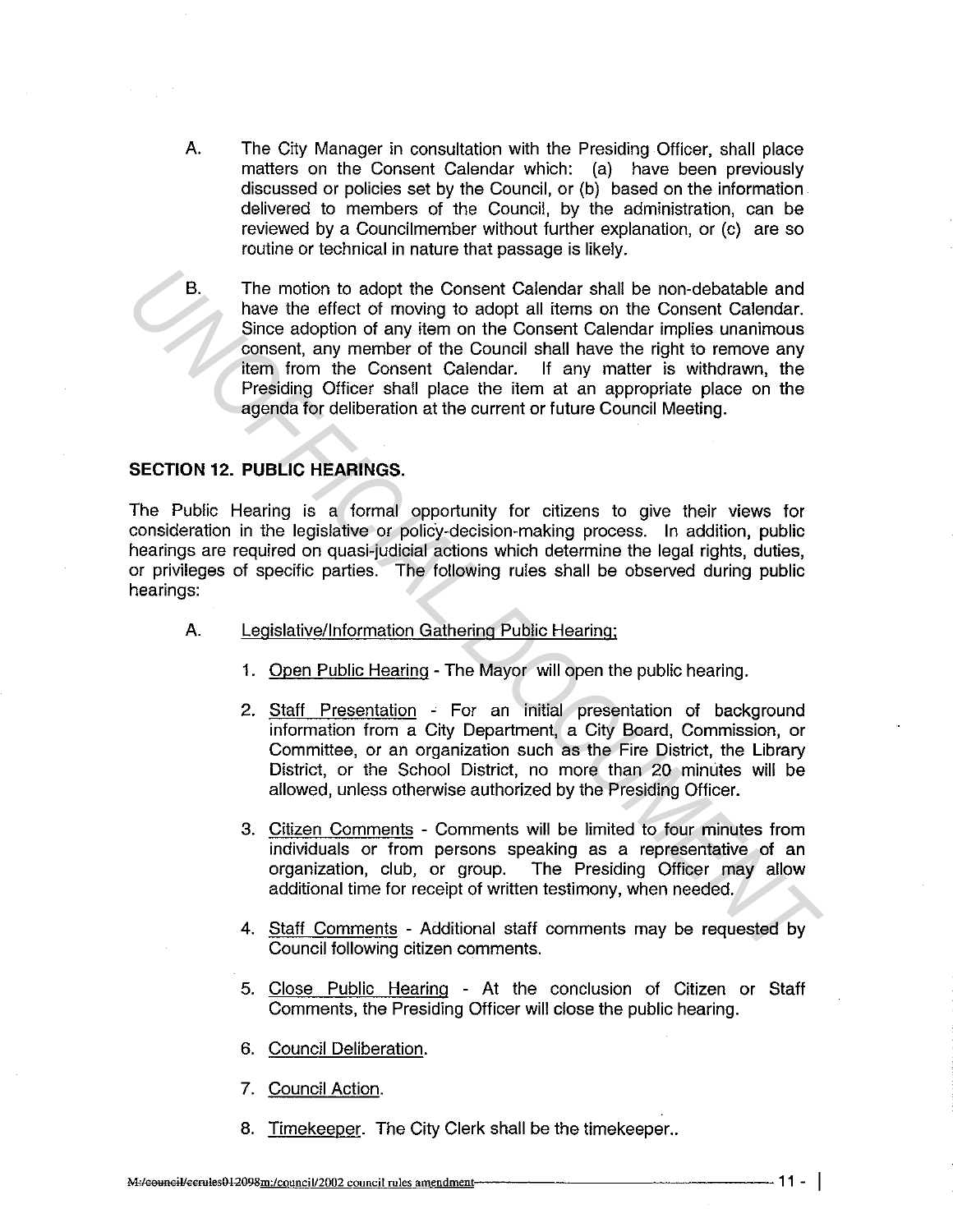B. Quasi Judicial Public Hearings:

Public oral testimony shall not be given on quasi-judicial matters outside of a public hearing except on matters of procedure. If a quasi-judicial hearing is on the agenda, the public will be informed by the City Attorney as to what state law permits as to public comments. In addition, quasijudicial hearings will be conducted in conformance to procedures outlined in other City ordinances such as the Hearings Examiner Ordinance and the Ordinance Adopting New Administrative Procedures for the Processing of Project Permit Applications as Required by the Regulatory Reform Act.

# **SECTION 13. AGENDA PREPARATION.**

- A. The Clerk will prepare a preliminary agenda for each Council Meeting specifying the time and place of the meeting and setting forth a brief general description of each item to be considered by the Council. The preliminary agenda is subject to review by the Mayor and Mayor Pro Tem. in the Christopheimes such as the Heiarings Examiner Ordinance and<br> *Processing of Project Permit Applications as Required by the Regulatory<br>
Processing of Project Permit Applications as Required by the Regulatory<br>
Reform* 
	- B. An item for a Regular Council meeting may be placed on the preliminary agenda by any of the following methods:
		- 1. A majority vote of the Council;
		- 2. Council consensus;

3. By any two Councilmembers, in writing or with phone confirmation, with signatures by fax allowed for confirmation of support, no later than 12:00 (noon) two business days prior to the meeting. The names of the requesting Councilmembers shall be set forth on the agenda;

- 4. By the City Manager;
- 5. By a Council Committee; or.
- 6. By the Mayor.
- 7. By the Mayor Pro Tem.
- C. An item may be placed on the preliminary agenda for a regular Council Meeting after the preliminary agenda is finalized only if a Councilmember or the City Manager explains the necessity for placing the item on the agenda and receives a majority vote of the Council to do so.
- D. Legally required advertised public hearings will have a higher priority over other agenda items scheduled for convenience rather than for statutory or other reasons.